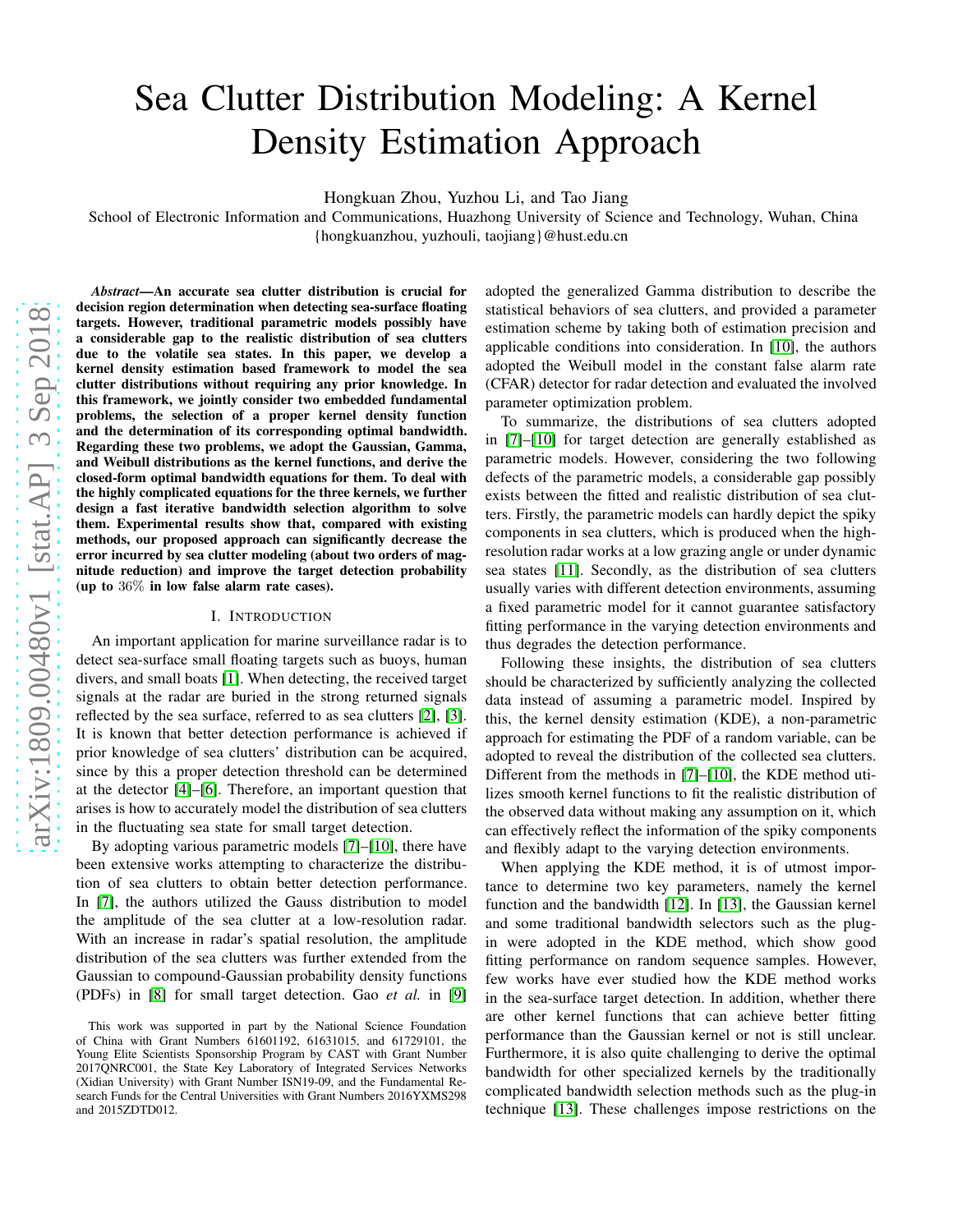application of KDE method in estimating the distribution of sea clutters.

In view of these, this paper first develops a KDE-based sea clutter modeling framework that is suitable for different kernel functions. In this framework, two embedded fundamental problems, the selection of a proper kernel density function and the determination of its corresponding optimal bandwidth, are needed to be solved. Considering three kinds of kernels, i.e., Gaussian, Gamma, and Weibull, we then derive their respective closed-form optimal bandwidth equations and design a fast iterative bandwidth selection algorithm to solve them.

The main contributions of this work are as follows:

- We propose a KDE-based framework that enfolds kernel function selection and bandwidth optimization to precisely model the sea clutter distribution. Compared with traditional parametric methods, this framework can not only take the information of spiky components into account but also adapt to varying detection environments.
- Inspired by parametric sea clutter models, we select the Gaussian, Gamma, and Weibull distributions as the kernels in our proposed framework. Particularly, we derive closed-form equations of the optimal bandwidth for these three kernels, which are unlikely to be deduced by adopting traditional bandwidth selection methods such as the plug-in technique. Due to the high complexity in solving these derived equations, we further design a fast iterative bandwidth selection algorithm to calculate the optimal bandwidth for each of kernels.
- Experimental results exhibit that our proposed approach outperforms the existing methods in terms of the modeling error (about two orders of magnitude reduction). Moreover, applying our modeled sea clutter distribution into the CFAR detector can significantly improve the detection probability, especially in low false alarm rate cases (up to  $36\%$ ).

### II. SYSTEM SCENARIOS AND PROBLEM FORMULATION

In this section, we first introduce the realistic Intelligent PIxel processing X-band (IPIX) radar datasets, and then formulate the asymptotic mean integrated square error (AMISE) minimization problem.

#### *A. IPIX Datasets*

In this paper, we adopt the IPIX database, an authoritative and widely-used database collected at the east coast of Canada in November 1993, to model the distribution of sea clutters. As shown from a website held by Simon Haykin [\[14\]](#page-5-12), there are a total of 14 datasets in the collected database. Each dataset includes 14 separate spatial range cells, with each cell containing a length of 131072 time sampling data. These cells can be divided into three categories. Specifically, the cell with the target signals is labeled as the primary cell, the adjacent cells affected by the target are labeled as the secondary cells, and the remaining cells are clutter-only cells. For notational simplicity, we denote the samples from the primary cells and clutter-only cells as target signals and sea clutters, respectively.

### *B. Statistical Sea Clutter Distributions*

As is known to all, the amplitude of sea clutters usually follows Gaussian distribution for a low-resolution radar. However, it was soon found that the Gaussian distribution exhibits a poor fitting performance as the spatial resolution of the radar increases. Moreover, the amplitude distribution of sea clutters at a high-resolution radar will demonstrate the characteristics of the compound-Gaussian models. These models, e.g., the Gamma and Weibull models, have been widely used for sea clutter distribution modeling and shown a better fitting performance compared with the Gaussian distribution. In what follows, we present the PDFs and fitting performance of the above distributions.

*1) Gaussian distribution:* The PDF of the Gaussian distribution is given as

<span id="page-1-0"></span>
$$
f(x|\mu, \sigma^2) = \frac{1}{\sqrt{2\pi\sigma^2}} e^{-\frac{(x-\mu)^2}{2\sigma^2}}
$$
 (1)

where  $\mu$  is the expectation of the distribution,  $\sigma$  is the standard deviation, and  $x$  denotes the amplitude of the clutter samples.

*2) Gamma distribution:* The PDF of the Gamma distribution is presented as

<span id="page-1-1"></span>
$$
f(x|\alpha, \beta) = \frac{\beta^{\alpha}}{\Gamma(\alpha)} x^{\alpha - 1} e^{-\beta x}
$$
 (2)

where  $\alpha > 0$  and  $\beta > 0$  are the shape parameter and the rate parameter of the Gamma distribution, respectively. In addition,  $Γ(α)$  represents the complete gamma function.

*3) Weibull distribution:* The PDF of the Weibull distribution can be described as

<span id="page-1-2"></span>
$$
f(x|c,s) = \begin{cases} \frac{s}{c} \left(\frac{x}{c}\right)^{s-1} e^{-(x/c)^s} & x \ge 0\\ 0 & x < 0 \end{cases} \tag{3}
$$

where  $s > 0$  and  $c > 0$  are the shape parameter and the scale parameter of the Weibull distribution, respectively.

To obtain the best combination of parameters for the aforementioned three functions, we first utilize  $(1)$ ,  $(2)$ , and  $(3)$  to model the distribution of sea clutter data based on the mean squared error (MSE) criterion. Under the best parameter settings, we then calculate their corresponding PDFs, which are plotted in Fig. [1.](#page-2-0) From the figure, the fitting performance of the Gamma and Weibull distributions are better than the Gaussian distribution in the case when the normalized amplitude is more than 0. However, there still exists considerable bias between the curves of statistical PDFs and the practical sea clutter PDF, especially in the cases of low normalized amplitude. This phenomenon implies that the distribution of sea clutters should be estimated by tracking and characterizing the instant changes instead of traditionally assuming a parametric model.

# <span id="page-1-3"></span>*C. Problem Formulation*

We firstly utilize the kernel density estimation, a nonparametric approach for estimating the probability density function of a random variable, to model the distribution of sea clutters. By adopting the kernel function and bandwidth, the KDE approach assigns a height curve to each observation point.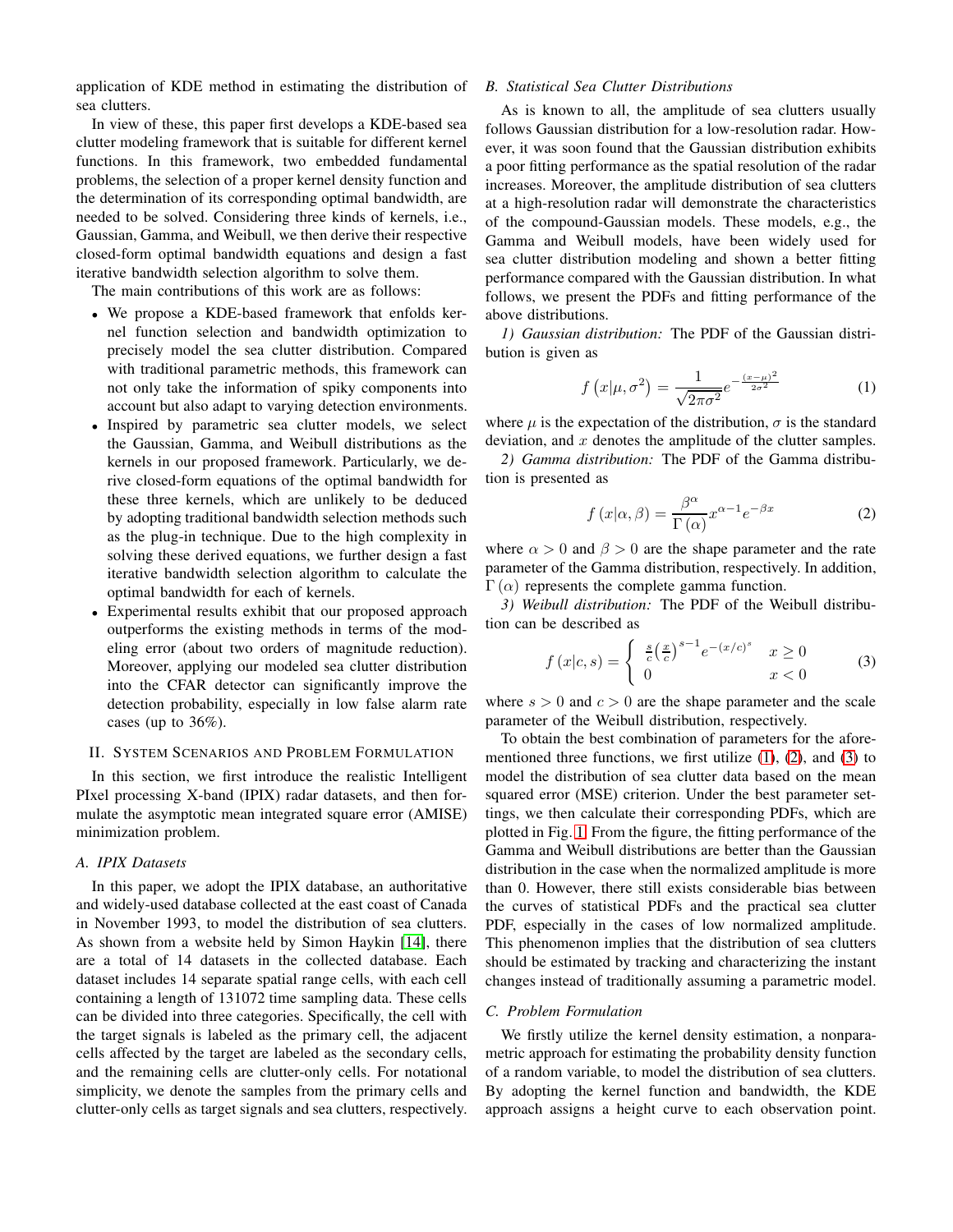

<span id="page-2-0"></span>Fig. 1. Comparison among the three PDFs produced by individually applying the Gaussian, Gamma, and Weibull distributions to estimate the actual PDF of the IPIX data, where  $\sigma = 1.38$  and  $\mu = 0.32$  are selected for the Gaussian distribution,  $\alpha = 1.8$  and  $\beta = 0.2$  for the Gamma distribution, and  $c = 0.27$ and  $s = 2$  for the Weibull distribution.

Each curve needs to be normalized first and then summed up by the kernel estimator function to estimate the density of sea clutters. The expression of KDE can be written as follows [\[12\]](#page-5-10)

<span id="page-2-4"></span>
$$
\hat{f}\left(x\right) = \frac{1}{Nh} \sum_{i=1}^{N} K\left(\frac{x - x_i}{h}\right) \tag{4}
$$

where  $K$  is the kernel density function,  $h$  is the bandwidth of the KDE method, N is the number of sample points, and  $x_i$ is the  $i$ -th sample point.

Generally, the kernel density function and the bandwidth are two key factors that determine the estimation performance. For a given kernel density function, there exists an optimal bandwidth that achieves the best estimation accuracy, and larger or smaller bandwidth will lead to worse fitting performance. In what follows, we denote  $f(x)$  as the density function of sea clutters and demonstrate the procedure of the theoretical derivation of the optimal bandwidth.

To derive the expression of optimal bandwidth, we then introduce a useful criterion, referred to as the AMISE, to evaluate the fitting performance of the distribution estimation  $\tilde{f}(x)$ , given by [\[15\]](#page-5-13)

AMISE 
$$
\left\{ \hat{f}(x) \right\} = \frac{1}{Nh} R(K) + \frac{1}{4} h^4 \mu_2(K)^2 R(f'')
$$
 (5)

where  $R(K) = \int_R K(x)^2 dx$ ,  $\mu_2(K) = \int_R x^2 K(x) dx$ , and  $f''$  is the second derivative of the density f. Then the optimal bandwidth can be straightforward derived by an optimization problem as follows

<span id="page-2-1"></span>
$$
h_{\text{AMISE}} = \arg\min_{h} \text{AMISE}\left\{\hat{f}\left(x\right)\right\}.\tag{6}
$$

The solution of [\(6\)](#page-2-1) is illustrated in the following theorem.

<span id="page-2-2"></span>Theorem 1. *For each kernel density function to estimate the*

*unknown density* f*, there exists a general expression for the optimal bandwidth, given by*

<span id="page-2-3"></span>
$$
h_{\rm opt} = \left[\frac{R(K)}{\mu_2(K)^2 R(f'')N}\right]^{1/5}.
$$
 (7)

*Proof:* Proof of this theorem can be found in [\[15\]](#page-5-13). Theorem [1](#page-2-2) indicates that  $R(K)$ ,  $\mu_2(K)$ , and  $R(f'')$  should be precalculated when determining the optimal bandwidth of the KDE method. Among these variables, although the  $R(K)$ and  $\mu_2(K)$  can be easily derived if the kernel function is given, the value of  $R(f'')$  is difficult to obtain as the density f is still unknown to us. To solve this problem, the estimation of  $R(f'')$  is used to transform  $R(f'')$  into an easy-to-calculate expression, which will be illustrated in the next section.

### III. DERIVATION OF OPTIMAL BANDWIDTHS FOR DIFFERENT KERNELS

In this section, we propose an analytical approach to solve problem [\(6\)](#page-2-1) in Section [II-C,](#page-1-3) where the derived optimal bandwidth will be varied with different kinds of kernels. Interestingly, statistical models, e.g., Gaussian, Gamma, and Weibull distributions, usually can reveal the physical nature of sea clutters [\[1\]](#page-5-0). Inspired by this, we take the Gaussian, Gamma, and Weibull kernels as examples to evaluate the fitting performance of the KDE-based method.

#### *A. Gaussian Kernel Density Function*

According to the Gaussian distribution [\(1\)](#page-1-0), the kernel density function  $K$  can be expressed as

$$
K(x) = \frac{1}{\sqrt{2\pi\sigma^2}} e^{-\frac{(x-\mu)^2}{2\sigma^2}}.
$$
 (8)

In order to derive the optimal bandwidth  $h_{opt}$  in [\(7\)](#page-2-3),  $R(K)$ and  $\mu_2(K)$  should be derived in the first place, which will be quantified in the following lemma.

<span id="page-2-7"></span>**Lemma 1.** For the Gaussian kernel,  $R(K)$  and  $\mu_2(K)$  can *be expressed as*

<span id="page-2-5"></span>
$$
R(K) = \int_{-\infty}^{\infty} K^2(x) dx = \frac{1}{2\sqrt{\pi}\sigma}
$$
 (9)

<span id="page-2-6"></span>
$$
\mu_2(K) = \int_{-\infty}^{\infty} x^2 K(x) dx = \sigma^2 + \mu^2.
$$
 (10)

Compared with  $R(K)$  and  $\mu_2(K)$ , it is more difficult to calculate  $R(f'')$  due to the lack of the prior knowledge of the unknown density f. Our idea is to first reshape  $R(f'')$  in an easy-to-calculate form and then estimate it via the estimator of the second derivative of the density. The following theorem quantifies the optimal bandwidth for the Gaussian kernel.

<span id="page-2-8"></span>Theorem 2. *The AMISE gets its minimum for the Gaussian kernel density function when*  $h_{opt} = \frac{(\sigma^2 + \mu^2)^2 Q(h_{opt})}{\sqrt{\pi} \sigma^5 N}$ , where  $Q(h_{\text{opt}})$  *is a function of*  $h_{\text{opt}}$ *.* 

*Proof:* As concluded above, the AMISE gets its minimum when the optimal bandwidth  $h_{\text{opt}}$  is adopted in [\(4\)](#page-2-4). Substitut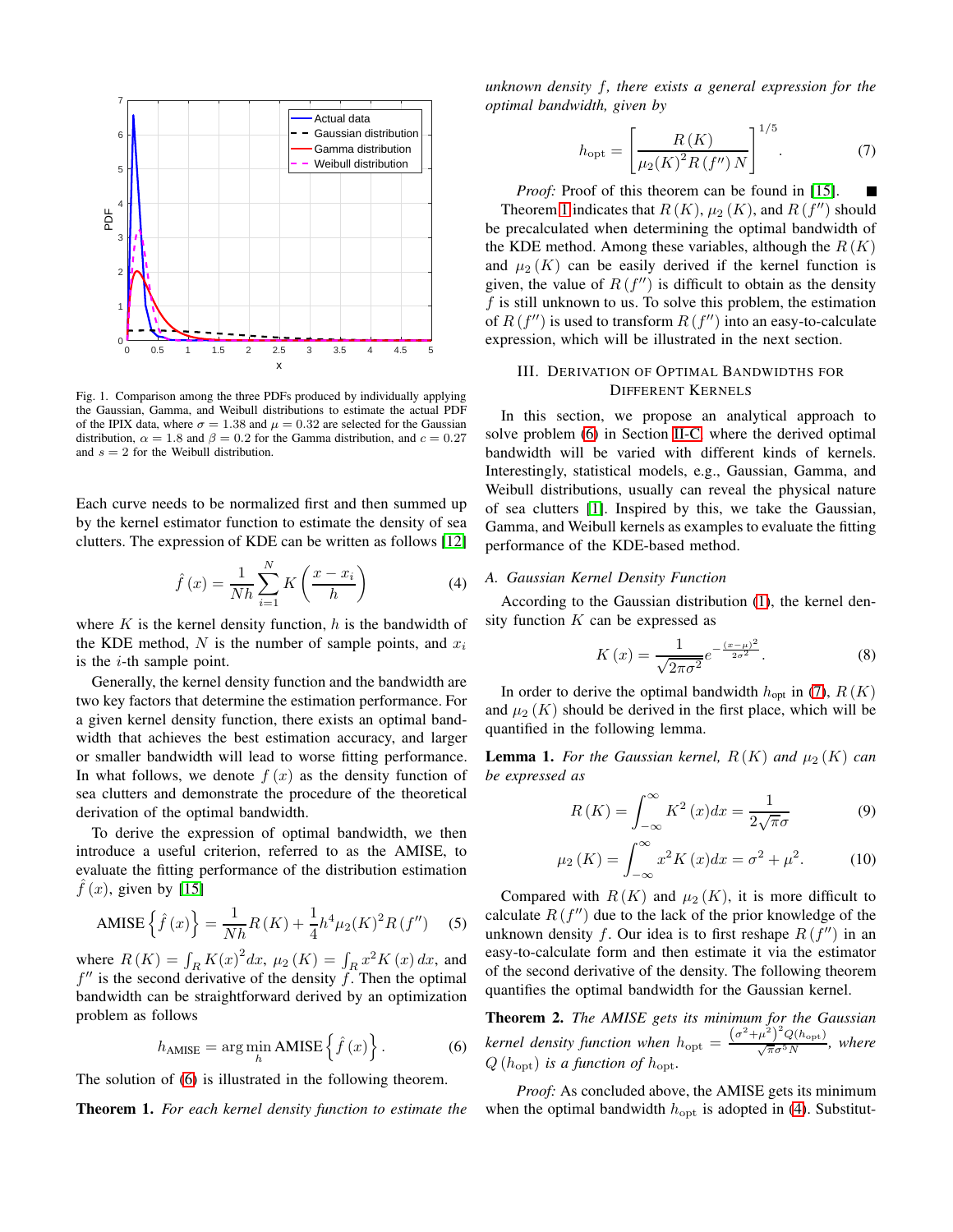ing  $h_{\text{opt}}$  into  $\hat{f}(x)$ , the optimal estimation distribution  $\hat{f}_{\text{opt}}(x)$ of an unknown density  $f$  is given by

<span id="page-3-0"></span>
$$
\hat{f}_{\text{opt}}\left(x\right) = \frac{1}{N h_{\text{opt}}} \sum_{i=1}^{N} K\left(\frac{x - x_i}{h_{\text{opt}}}\right). \tag{11}
$$

Based on [\(11\)](#page-3-0), the *m*-order derivatives of  $\hat{f}_{opt}(x)$  with respect to x is calculated as  $[16]$ 

<span id="page-3-1"></span>
$$
\hat{f}_{\text{opt}}^{(m)}(x) = \frac{1}{N h_{\text{opt}}^{m+1}} \sum_{i=1}^{N} K^{(m)} \left( \frac{x - x_i}{h_{\text{opt}}} \right) \tag{12}
$$

where  $K^{(m)}$  is the m-th derivative of the kernel K.

To transform the integral of the squared second derivative of f, i.e.,  $R(f'')$ , into an easy-to-calculate expression, we utilize the function  $\hat{f}_{\text{opt}}^{(m)}(x)$  in [\(12\)](#page-3-1) to estimate it, given by

<span id="page-3-2"></span>
$$
R(f'') \approx \int \left(\hat{f}_{\text{opt}}^{(2)}(x)\right)^2 dx
$$
  
= 
$$
\frac{1}{2\pi (Nh_{\text{opt}}^3 \sigma^3)^2}.
$$
  

$$
\int \left(\sum_{i=1}^N \left(\frac{(z_i - \mu)^2}{\sigma^2} - 1\right) \exp\left(-\frac{(z_i - \mu)^2}{2\sigma^2}\right)\right) dx
$$
 (13)

where

<span id="page-3-3"></span>
$$
z_i = \frac{x - x_i}{h_{\text{opt}}}.\tag{14}
$$

For notational simplicity, we set

<span id="page-3-4"></span>
$$
P_i = \left(\frac{(z_i - \mu)^2}{\sigma^2} - 1\right) \exp\left(-\frac{(z_i - \mu)^2}{2\sigma^2}\right). \tag{15}
$$

Rearranging  $R(f'')$  in [\(13\)](#page-3-2) yields

<span id="page-3-5"></span>
$$
R(f'') = \frac{1}{2\pi (Nh_{\rm opt}^3 \sigma^3)^2} \int \left(\sum_{i=1}^N P_i\right)^2 dx.
$$
 (16)

Substituting the variable  $z_i$  [\(14\)](#page-3-3) and  $P_i$  [\(15\)](#page-3-4) into [\(16\)](#page-3-5), it is clearly seen that [\(16\)](#page-3-5) is related to  $h_{\text{opt}}$  if the parameters  $\sigma$ ,  $\mu$ , and N are fixed.

Let

<span id="page-3-6"></span>
$$
Q\left(h_{\text{opt}}\right) = \int \left(\sum_{i=1}^{N} P_i\right)^2 dx. \tag{17}
$$

Substituting  $(9)$ ,  $(10)$ ,  $(16)$ , and  $(17)$  into  $(7)$ , we obtain the optimal bandwidth  $h_{opt}$  based on Lemma [1,](#page-2-7) given by

<span id="page-3-8"></span>
$$
h_{\rm opt} = \frac{\left(\sigma^2 + \mu^2\right)^2 Q \left(h_{\rm opt}\right)}{\sqrt{\pi} \sigma^5 N}.
$$
 (18)

#### *B. Gamma Kernel Density Function*

For the case of Gamma distribution, we first deduce the  $R(K)$  and  $\mu_2(K)$  in the following lemma.

<span id="page-3-7"></span>**Lemma 2.** For the Gamma kernel,  $R(K)$  and  $\mu_2(K)$  can be *expressed as*

$$
R(K) = \left(\frac{\beta^{\alpha}}{\Gamma(\alpha)}\right)^{2} \frac{\Gamma(2\alpha - 1)}{(2\beta)^{2\alpha - 1}} \tag{19}
$$

<span id="page-3-12"></span>TABLE I OPTIMAL BANDWIDTH FOR DIFFERENT KERNEL DENSITY FUNCTIONS.

| Kernel functions | Optimal bandwidth                                                                                                                                    |
|------------------|------------------------------------------------------------------------------------------------------------------------------------------------------|
| Gaussian         | $\frac{(h_{\rm opt})}{(h_{\rm opt})} = \psi_1(h_{\rm opt})$<br>$h_{\text{opt}}$<br>$\pi\sigma$                                                       |
| Gamma            | ʻ26<br>-) $\overline{W(\textcolor{blue}{h_\text{opt}})}} = \psi_2\left(\textcolor{red}{h_\text{opt}}\right)$<br>$h_{\rm opt}$<br>$\Gamma(2\alpha-1)$ |
| Weibull          | $\frac{1}{s}\overline{\Gamma^2(\frac{2}{s}+1)}\frac{sV(h_{\rm opt})}{s} = \psi_3(h_{\rm opt})$<br>$h_{\rm opt}$<br>) c.N                             |

$$
\mu_2(K) = \frac{\Gamma(\alpha+2)}{\Gamma(\alpha)}.
$$
\n(20)

Then, we derive the  $h_{\text{opt}}$  for the Gamma kernel based on Lemma [2.](#page-3-7) Similar to the proof of Theorem [2,](#page-2-8) we first utilize [\(12\)](#page-3-1) to estimate  $R(f'')$  for the Gamma kernel, and then obtain  $W(h_{\text{opt}})$  and  $h_{\text{opt}}$  (corresponding to  $Q(h_{\text{opt}})$  and  $h_{\text{opt}}$ ) in [\(17\)](#page-3-6) and [\(18\)](#page-3-8), respectively). Related results are summarized in the following theorem and we omit its proof for brevity.

<span id="page-3-10"></span>Theorem 3. *The AMISE gets its minimum for the Gamma kernel density function when*  $h_{opt} = \frac{(2\beta)^{2\alpha - 1} \Gamma^2(\alpha+2) W(h_{opt})}{\Gamma(2\alpha-1)\Gamma^2(\alpha)N}$ , *where*  $W(h_{\text{opt}}) = \int \left(\sum_{i=1}^{N} G_i\right)^2 dx$ ,  $z_i = \frac{x - x_i}{h_{\text{opt}}}$ , and  $G_i =$  $e^{-\beta z_i} \left\{ (\alpha - 1) (\alpha - 2) z_i^{\alpha - 3} - 2\beta (\alpha - 1) z_i^{\alpha - 2} + \beta^2 z_i^{\alpha - 1} \right\}$ *.*

## *C. Weibull Kernel Density Function*

As for Weibull kernel density function, we first deduce the  $R(K)$  and  $\mu_2(K)$  in the following lemma.

<span id="page-3-9"></span>**Lemma 3.** For the Weibull kernel,  $R(K)$  and  $\mu_2(K)$  can be *expressed as*

$$
R(K) = \frac{\Gamma\left(2 - \frac{1}{s}\right)s}{2^{2 - \frac{1}{s}}c} \tag{21}
$$

$$
\mu_2(K) = c^2 \Gamma\left(\frac{2}{s} + 1\right). \tag{22}
$$

Based on Lemma [3,](#page-3-9) we then quantify the optimal bandwidth for the Weibull kernel in the following theorem, the proof of which is similar to those of Theorem [2](#page-2-8) and [3.](#page-3-10)

<span id="page-3-11"></span>Theorem 4. *The AMISE gets its minimum for the Weibull kernel density function when*  $h_{\text{opt}} = \frac{2^{2-\frac{1}{s}} \Gamma^2(\frac{2}{s}+1)sV(h_{\text{opt}})}{\Gamma(s-1)sM}$  $\frac{\left(s+1\right)s\mathbf{v}\left(n_{\text{opt}}\right)}{\Gamma\left(2-\frac{1}{s}\right)cN},$ where  $V(h_{\text{opt}}) = \int \left(\sum_{i=1}^{N} L_i\right)^2 dx$ ,  $L_i = e^{-\left(\frac{z_i}{c}\right)^s \left(\frac{z_i}{c}\right)^{s-3}}$ .  $\left\{ (s-1)(s-2) - 3s(s-1)(\frac{z_i}{c})^s + s^2(\frac{z_i}{c})^{2s} \right\}, z_i = \frac{x - x_i}{h_{\text{opt}}}.$ 

Remark 1. *Based on Theorems [2,](#page-2-8) [3,](#page-3-10) and [4,](#page-3-11) we have rigorously derived the closed-form equations about the optimal bandwidths for the three different kernels with their involved parameters in Table [I.](#page-3-12) It is observed from the table that, the optimal bandwidths are all determined once the parameters of the selected kernel density functions are given. Moreover, the expressions of optimal bandwidths are all in the form of the fixed-point equations since the*  $Q(h_{opt})$ *, W* ( $h_{opt}$ )*, and*  $V(h_{\text{opt}})$  are the functions of  $h_{\text{opt}}$ . This phenomenon motivates *us to apply the fixed-point iterative algorithm to obtain*  $h_{\text{opt}}$ .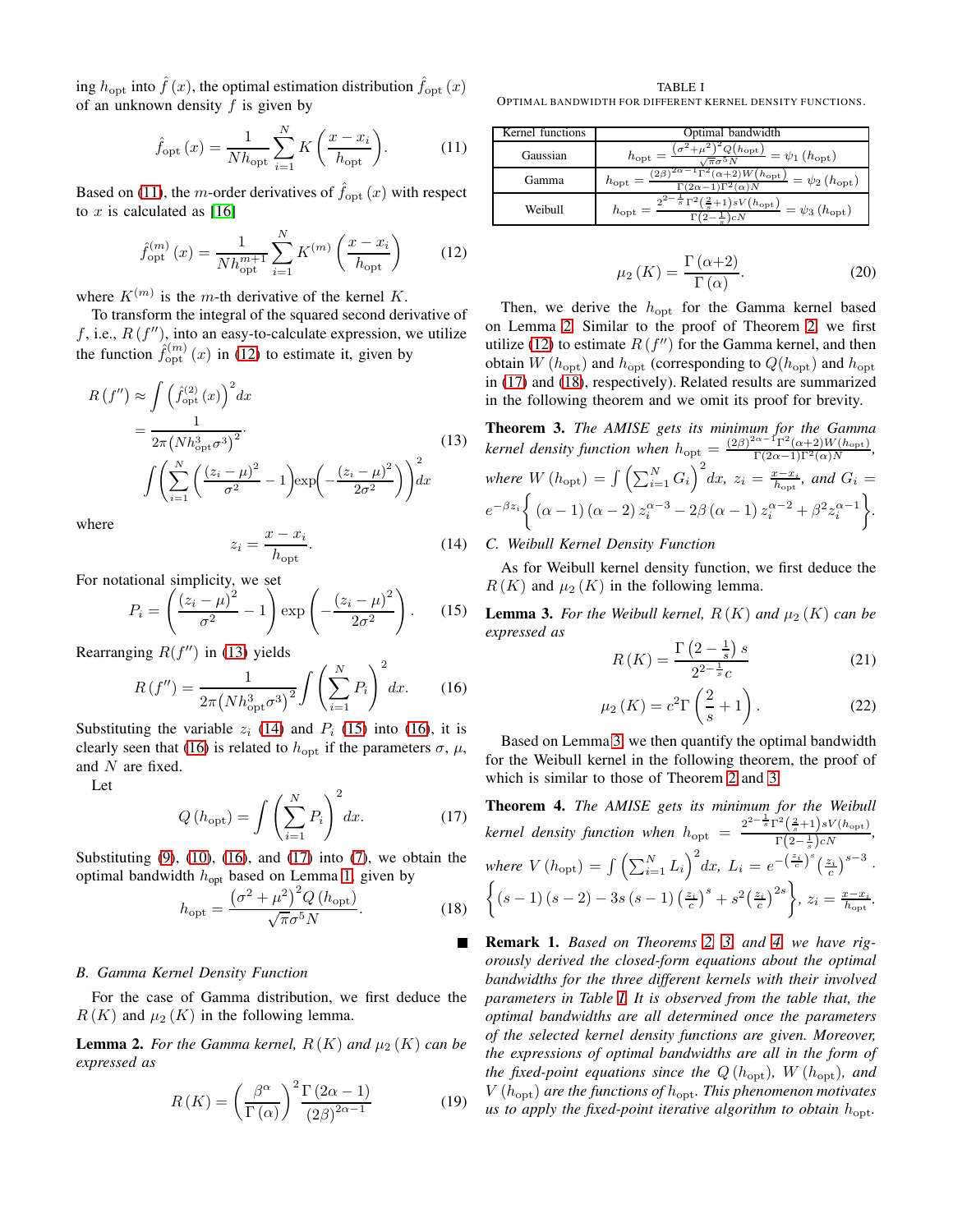#### <span id="page-4-0"></span>Algorithm 1 Bandwidth selection algorithm.

1: Initialization

- Set the started approximation bandwidth  $h_{l,0}$  and the tolerance TOL.
- Set the maximum number of iteration  $N_{\text{max}}$  and the iteration index  $i = 1$ .
- 2: Denote  $\psi_1$ ,  $\psi_2$ , and  $\psi_3$  as the optimal bandwidth functions for the Gaussian, Gamma, and Weibull kernels, which are referred to in Table [I.](#page-3-12)

3: **while**  $(i \leq N_{\text{max}})$  **do**<br>4: Set  $h_l = \psi_l(h_{l,0})$ .

Set  $h_l = \psi_l(h_{l,0})$ , where  $l = 1, 2$ , or 3.

5: **if** 
$$
\left| \frac{h_l - h_{l,0}}{h_l} \right|
$$
 **7OL then**  
6: **Set**  $H_l = h_{l,0}$ .

- 
- 7: break.
- 8: else

9: Set  $i = i + 1$  and  $h_{l,0} = h_l$ .

- 10: end if
- 11: end while
- 12: Output the optimal bandwidth  $H<sub>l</sub>$ .

#### *D. Algorithms for the Optimal Bandwidth Selection*

In this subsection, we calculate the optimal bandwidths for the three kernels based on equations in Table [I.](#page-3-12) However, it is difficult to obtain a straightforward expression for the optimal bandwidth as the  $Q(h_{\text{opt}}), W(h_{\text{opt}})$ , and  $V(h_{\text{opt}})$ are the functions of  $h_{\text{opt}}$ , which are complicated and unsolvable. Furthermore, traditional numerical analysis such as the Newton-Raphson method that is based on the derivation of the target equation also increases the computation complexity and reduces the efficiency of the KDE.

In view of these, we adopt the fixed-point theory to efficiently solve the equations in Table [I,](#page-3-12) where the optimal bandwidths for the three kernels can be obtained by deriving the fixed-points of the equations. To determine these fixedpoints efficiently, we further design a fast iterative bandwidth selection algorithm, which is described in Algorithm [1.](#page-4-0)

### IV. EXPERIMENTAL RESULTS AND ANALYSIS

In this section, we present experimental results to exhibit the fitting and detection performance of our proposed method using the realistic IPIX radar datasets.

Consider that the background sea clutter samples are needed to train the KDE model in Eq. [\(4\)](#page-2-4), the clutter-only cells in IPIX radar dataset, e.g., the 14-th cell in dataset 17, are thus adopted to be served as training sets. Based on the training sets, we obtain the best combination of parameters of the three kernel density functions under the MSE criterion, which are as follows:  $\sigma = 1.38$ ,  $\mu = 0.32$ ,  $\alpha = 1.8$ ,  $\beta = 0.2$ ,  $c = 0.27$ ,  $s = 2$ , and  $N = 2048$ . Then, we utilize Algorithm [1](#page-4-0) to search for the optimal bandwidths for different kernel functions. The experimental results show that our proposed algorithm converges very fast (within 5 iterations) and the optimal bandwidths are equal to 0.08, 0.05, and 0.06 for the Gaussian, Gamma, and Weibull kernel functions, respectively.



<span id="page-4-1"></span>Fig. 2. Comparison among the three PDFs produced by individually applying the Gaussian, Gamma, and Weibull kernels to estimate the actual PDF of the IPIX data, where  $\sigma = 1.38$ ,  $\mu = 0.32$ , and  $h_{opt} = 0.08$  are selected for the Gaussian kernel,  $\alpha = 1.8$ ,  $\beta = 0.2$ , and  $h_{opt} = 0.05$  for the Gamma kernel, and  $c = 0.27$ ,  $s = 2$ , and  $h_{opt} = 0.06$  for the Weibull kernel.

Based on the derived optimal bandwidths, we firstly compare the PDF fitting performance of our proposed KDE methods under different kernels in Fig. [2.](#page-4-1) From the figure, it is obtained that, compared with the Gaussian kernel, the curves of Gamma and Weibull kernels are much closer to the distribution of sea clutters. This phenomenon indicates that, if the optimal bandwidths are adopted for the three kernels, the kernel density function itself will play the dominant role in estimation. Thus, it may be a better choice to select the Weibull and Gamma distributions rather than the Gaussian distribution as kernel functions.

Secondly, we compare the complementary cumulative distribution function (CCDF) fitting performance of our proposed KDE methods for different kernels. As depicted in Fig. [3,](#page-5-15) the CCDF curves of our proposed KDE methods are much closer to the sea clutter than those of the traditional parametric models, especially in high normalized amplitude. Furthermore, the curves of the Gamma kernel and Weibull kernel almost overlap the curve of sea clutter, except for the Gaussian kernel which shows more or less difference from the others. In particular, the obtained data shows that, compared with traditional parametric models, the Gaussian, Gamma, and Weibull kernels can reduce the MSE from the magnitude of  $10^{-2}$  to the magnitudes of  $10^{-3}$ ,  $10^{-4}$ , and  $10^{-4}$ , respectively. Therefore, the Gamma and Weibull kernels are more preferred when applying the KDE methods to detect sea-surface targets.

Finally, we introduce the CFAR detector to test the detection performance  $(P_d)$  of our proposed KDE method. The CFAR detector works in a two-step process, namely the training and testing steps. In the training step, estimate the distribution of the clutter-only cell data and calculate the background level of sea clutters. Then, determine the threshold at a given false alarm rate  $(P<sub>fa</sub>)$  by multiplying the background level with a